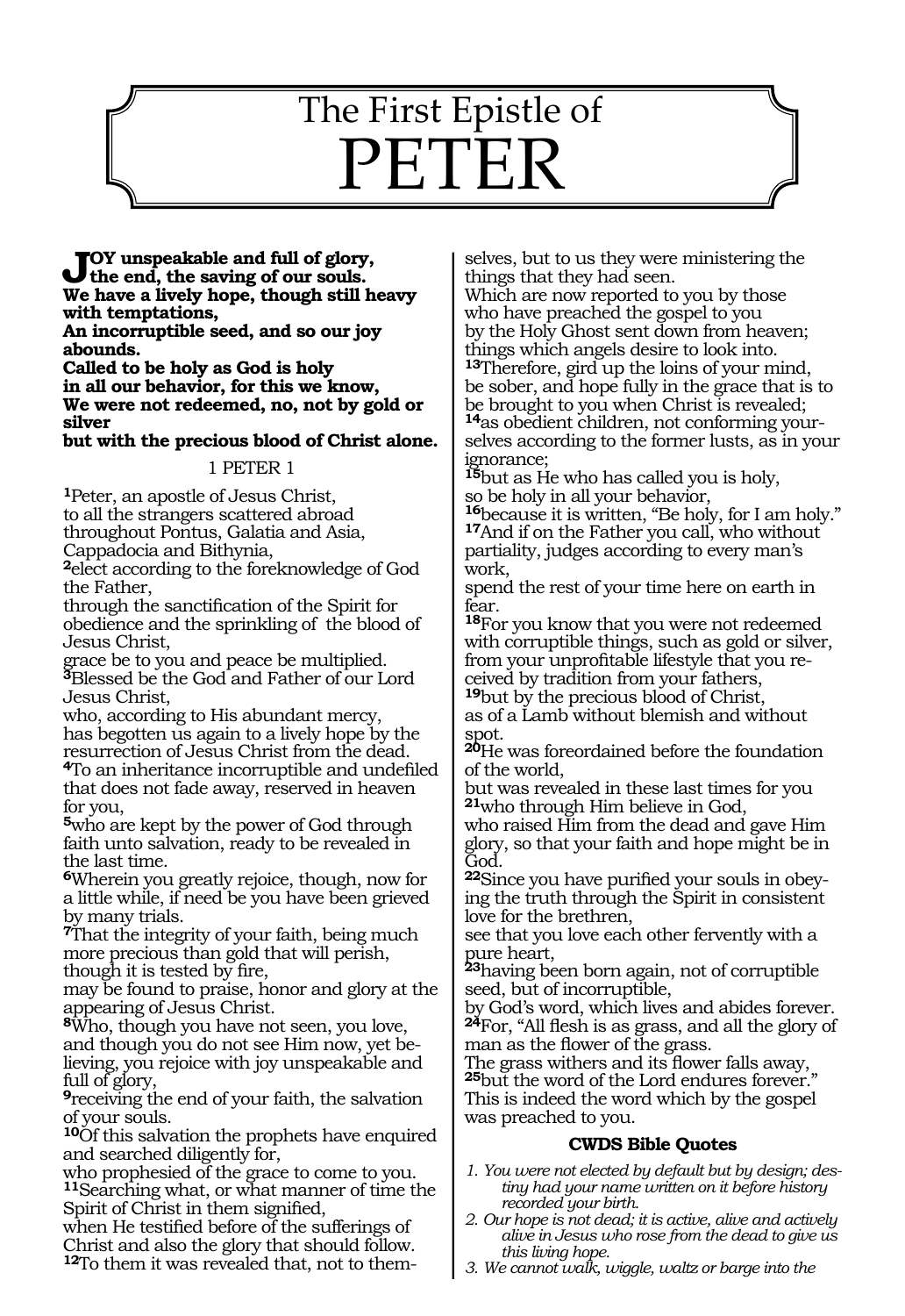*hope of Christ, there is no door or possible access to the flesh; by the grace of Jesus we were born again into this hope.*

- *4. The attributes of our inheritance in Christ: incorruptible, undefiled and everlasting, elevates us far beyond the limitations of our old state.*
- *5. The salvation we have received is present and real but future to be revealed in completion with Christ.*
- *6. Your difficult trials could be just a faith-test for integrity to see how true and genuine your love and faith are.*
- *7. Gold perishes with time and it is for the praise, honor and glory of men; genuine faith flourishes throughout and beyond time and it is our praise, honor and glory when we see Jesus whose faith compels us to love now without seeing.*
- *8. Faith prompts joy in time that is beyond speech, expression and comprehension, but is glorious and full of the glory.*
- *9. The prophets saw it ahead of time but we have entered into the glorious salvation and the times they saw; these are things angels look at but cannot look into.*
- *10. If you know that the grace that revealed Christ to you will bring you fully into your hope, then rest your hope fully upon this grace.*
- *11. As with an orchestra the conductor is Christ but your conduct must be becoming for only the transformed can be conducted into life.*
- *12. You are called by His holiness from your place of worldliness, to holiness for He is holy, and to be holy as He is.*
- *13. Your call on the Father is a call on you to fall on the Father and walk in fear, understanding how precarious time can be to your hope of the Father.*
- *14. The value of our redemption is in the price of the transaction that cannot be measured in corruption, by gold or other mention, but the unblemished blood of Christ the Lamb.*
- *15. Jesus was foreordained before the foundation of the world and offered and raised by God to become the foundation of our faith and our hope in God.*
- *16. Obeying the truth compels you to sincere and fervent love for the brethren that not only satisfies but purifies the soul.*
- *17. The word of God that saved and is saving you from corruption, is not corrupt, cannot be corrupted, and will never fall to the corruption of time, but is from forever; it ever lives and forever impacts time from forever.*
- *18. The word of God is a forever Spirit that reaches into time to rescue, but time cannot reach into it to corrupt it.*

### **PRAYER POINTS**

- Thank You Father that my life is not by chance, nor will I leave my salvation to chance; You have called me into this grace and I will walk worthy of it. Amen.
- The hope of the living God is alive in me and I am alive in hope. Amen.
- Thank You Jesus for being my conduit into this hope that nothing on earth could convey me into. I am graciously blessed. Amen.
- Jesus I am satisfied; I have a good inheritance in You; my best potential before You is like dust compared to who I am in You. Amen.
- I can taste it Lord, the joy of my salvation; it is full of glory here, yet is just a taste of the glory to be

revealed that is drawing me to You. Amen.

**A CHOSEN generation and called, a**<br>A hely notion and a negation receptor **A holy nation and a peculiar people To show forth the praises of our Lord. He bore our sins on the tree, So that, though dead to sins we be, We would live again to righteousness. By His stripes we are healed.** 

#### 1 PETER 2

**<sup>1</sup>**Therefore, laying aside all malice, all deceit, hypocrisies, envy, and all evil speaking, **<sup>2</sup>**as newborn babes, desire the sincere milk of the word that you may grow thereby,

**3**if indeed you have tasted that the Lord is gracious.

**<sup>4</sup>**To Him you have come, as unto a living stone,

rejected by men but chosen of God, and precious.

**<sup>5</sup>**You also, as living stones, are being built up a spiritual house,

a holy priesthood, to offer up spiritual sacrifices acceptable to God through Jesus Christ.

**<sup>6</sup>**Therefore the Scripture also says,

"Behold I lay in Zion, a chief cornerstone, elect and precious,

and he who believes on Him, will not be confounded."

**<sup>7</sup>**To you who believe, He is precious, but to those who are disobedient,

"The stone that the builders rejected has become the chief cornerstone,

**<sup>8</sup>**a stone of stumbling, and a rock of offense." They were disobedient, therefore they stumble at the word, to which they were also appointed.

**<sup>9</sup>**But you are a chosen generation,

a royal priesthood, a holy nation, a special people,

that you may show forth the praises of Him who called you out of darkness

into His marvelous light, **<sup>10</sup>**who formerly were not a people, but are now the people of God,

who had not obtained mercy, but now have obtained mercy.

**<sup>11</sup>**Dearly beloved, I implore you, as strangers and pilgrims,

abstain from fleshly lust, which wars against the soul.

**12**Keep your behavior honest among the Gentiles,

so when they speak against you, as if you are evildoers,

by your good works which they shall see they may glorify God, in the day of visitation. **<sup>13</sup>**Now for the Lord's sake, submit yourselves to every ordinance of man, whether to the king, as supreme,

**<sup>14</sup>**or to governors as to those who are sent by him for the punishment of evildoers and for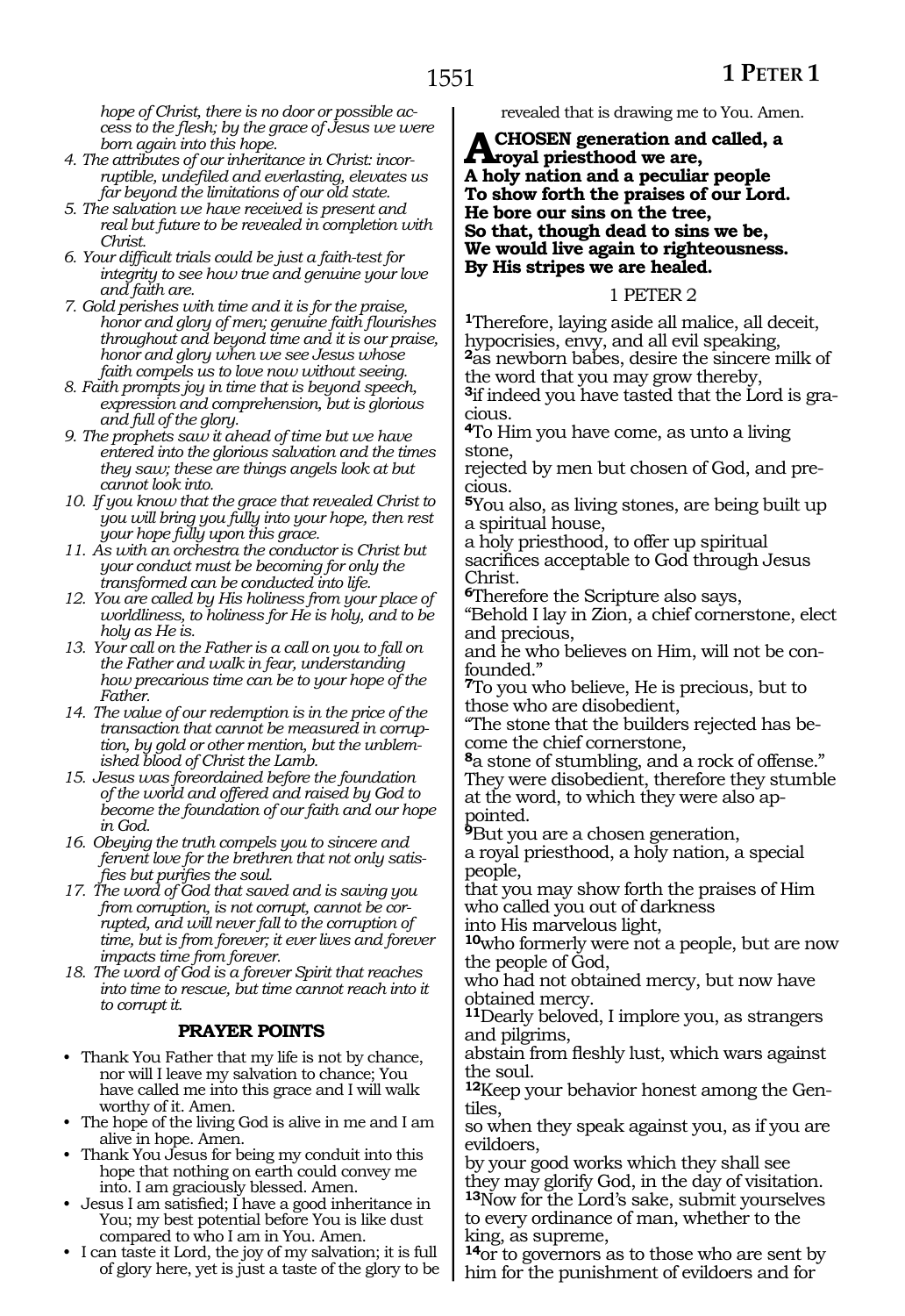# **1 PETER 2**

the praise of those who do good.

**<sup>15</sup>**For this is the will of God, that by doing good you may put to silence the ignorance of foolish men;

**<sup>16</sup>**as free, yet not using your liberty for a cloak of maliciousness, but as the servants of God.

**<sup>17</sup>**Honor all men. Love the brethren.

Fear God. Honor the king.

**<sup>18</sup>**Servants, be submissive to your masters with all godly fear,

not only to the good and gentle but also to the contrary.

**<sup>19</sup>**For it is worthy of commendation, if because of conscience toward God, one endures much and wrongful suffering.

**<sup>20</sup>**For what glory is it, if when you are beaten for your faults you take it patiently?

But if when you do well, you suffer for it and you take it patiently, this is commendable with God.

**<sup>21</sup>**For you were called to this, because Christ also suffered for us,

and He left us an example so we may follow in His steps.

**<sup>22</sup>**Who never sinned, neither was deceit found in His mouth.

**<sup>23</sup>**Who when He was reviled, did not revile in return; when He suffered, He did threaten, but committed Himself to Him who judges righteously.

**<sup>24</sup>**Who Himself bore our sins in His own body on the tree,

that we, being dead to sin, might live for righteousness.

By whose stripes you were healed.

**<sup>25</sup>**For you were like sheep going astray from the fold,

but now you have returned unto the Shepherd and Overseer of your souls.

## **CWDS Bible Quotes**

- *1. You cannot just lie on your side, lay the word aside and expect growth; you must lay aside evil speaking, malice and deceit by laying into the word until it lays the flesh aside and you live Christ.*
- *2. If you have tasted how sweet and gracious the Lord is, then your passionate pursuit of the word to make you grow in Him will be like that of a new born infant grasping for the nipple; the very smell of milk, the Word, commands your attention.*
- *3. This is the era where stones come alive, and the living become breathing stones to be a house of sacrifice through Jesus Christ, for if you catch the fire it takes you higher.*
- *4. Every stone laid on Jesus comes to life and becomes pleasant in priesthood-positioning and in purpose.*
- *5. The strength of the cornerstone determines the extent of the confidence you have in the building; Jesus is our cornerstone and therefore our faith cannot collapse.*
- *6. It is a shame not to believe on the One who took the shame to cover ours; those who believe on Him will never be put to shame.*
- *7. Rejecting Christ is rejecting your exclusive invite; it*

*makes you and not Him a reject for the power is and always will be in His hands.*

- *8. Fall upon the Rock for He is a rock of offense and you do not want Him falling on you; respond to the Word, you cannot bypass or ignore Him; He is a stone by which you stumble.*
- *9. Kings of old had priests appointed for rituals; they could not reign without righteousness and could not be righteous without priestly rituals; today we are kings and priests, a composite of right-*
- *eousness and authority. 10. Every good king of old elevated the priestly office, for we reign from our position of righteousness; every king who stepped outside righteousness was designated to wrath or removed.*
- *11. We are not priestly kings but a royal priesthood; our authority as kings is so that we may engage and execute our priestly duties: to reach, to teach, to intercede for and to represent people.*
- *12. We are no ordinary people; we are special to God, selected, separated, elected, protected and privileged.*
- *13. As dark as the midday sun without the light of the Son; as bright as midnight in the presence of His marvelous light. We are called out of one spiritual place into the awesome presence of His glory.*
- *14. Not because you are urging means you should be splurging; not because it is attainable means you should not contain yourself and abstain. You minister by conversation and by conduct.*
- *15. Be conscious of the people you bless by your good works and the glory the Lord gets from your good works when they bless the Lord because of you.*
- *16. Correct response to authority is demonstrated submission to authority for it determines your elevation to authority and in life.*
- *17. You cannot dishonor governance with the excuse that you are under greater governance and covenant; you can only dishonor authority by dismissing your God. Your covenant and heavenly governance requires submission to local government.*
- *18. Your freedom is not an occasion to free the flesh but every reason to flee the flesh.*
- *19. Honor makes you exceptional but it is not optional, it is instructional; honor is the currency of elevation and an expression of Godly fear.*
- *20. Your love for God is expressed in your love for the brotherhood, the church that He bled and died for, and for the brethren, His people.*
- *21. You may be wronged for your right just as Christ; but to be blameless in conduct is to ensure you do not wrong your right, or make your right wrong.*
- *22. Christ did not give back what He received from those who were killing Him; He received what He got from them so He could give to them what they needed of Him.*
- *23. Sin clothed us with death and made us unresponsive to righteousness; Jesus died for our sins to make us alive and responsive to the righteousness of God.*
- *24. We commit ourselves to man by responding as their offense deserves; we commit ourselves to God by responding as His righteousness demands.*
- *25. The suffering of Christ is conclusive; it concluded our healing but only our faith can convey it to our bodies.*
- *26. He endured so much pain and suffering to re-*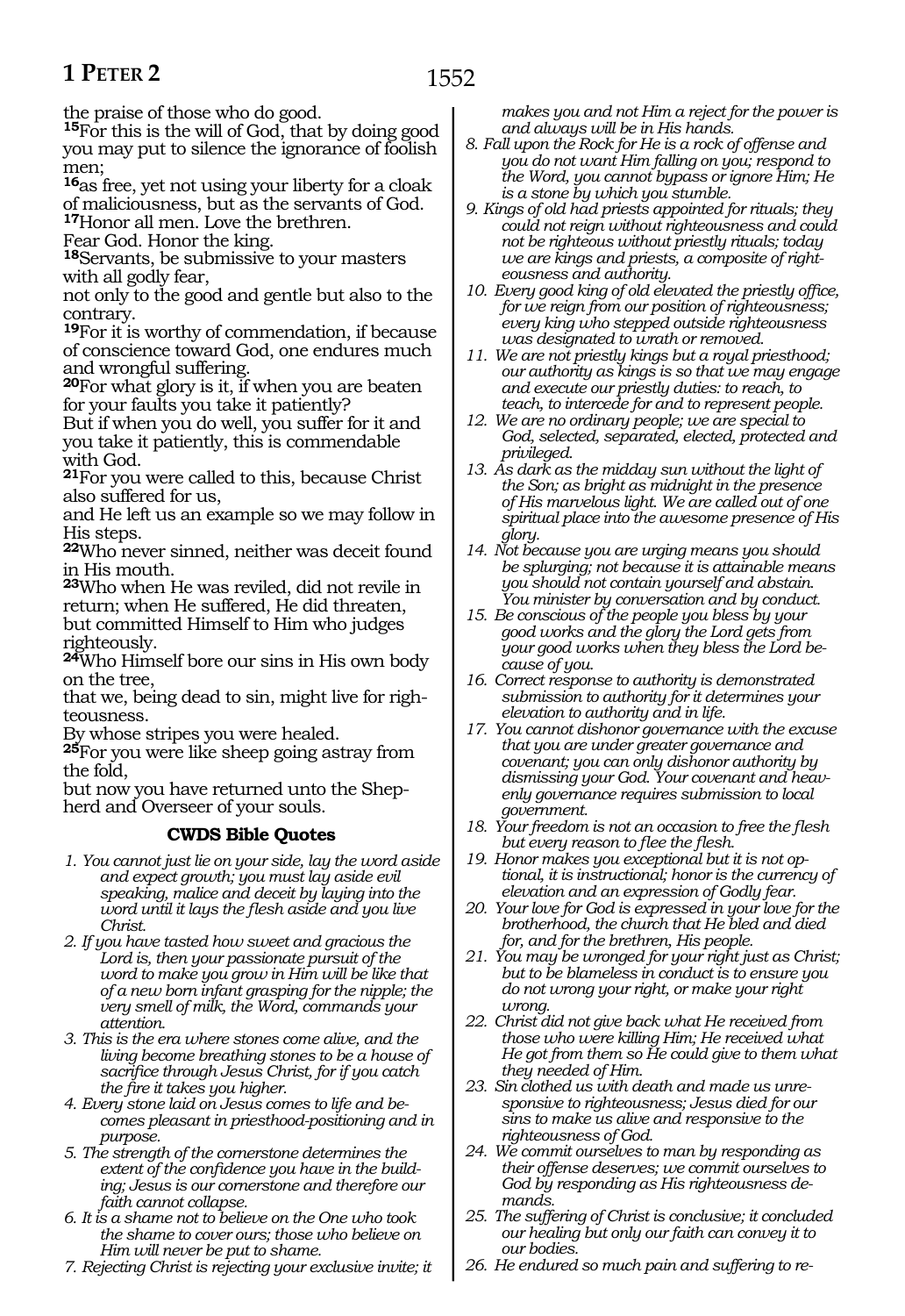*move ours that it pains Him when we ignore His works and accept the devil's affliction of pain.*

*27. Lost and astray does not mean left, abandoned and neglected; the Shepherd of our souls suffered to return us to the safety of His fold.* 

### **PRAYER POINTS**

- My Father, my God, my faith is alive; now that I have found You, I will seek You with all my heart until I am lost and found in You. Amen.
- O how I love Your word, Lord! I will forever be hungry for Your word. Amen.
- I am a lively stone in Your house, Lord Jesus; my praise shall maintain its place on earth to take its place in glory. Amen.
- I am a house of sacrifice laid on Jesus who was a stone of sacrifice for me; I embrace my priesthood, in the name of Jesus.
- My faith is in Jesus and I shall never be ashamed. Amen.

**His eye, His ear, His face;**<br>To be watched over by His eye; **To know He hears our every cry and not to face His face. If you know you are called to a blessing, then bless when you are reviled; Be ready to give an answer of the hope of your delight.**

**We are called unto a good conscience By Jesus Christ now in the heavens; But all evildoers have their sentence, His great and terrible face.**

#### 1 PETER 3

**<sup>1</sup>**Likewise, you wives, be submissive to your own husbands, so that if some do not obey the word, even without a word, they may be won by the conduct of their wives,

**<sup>2</sup>**when they observe your behavior, pure and

tempered by fear. **<sup>3</sup>**Do not let your beautification be merely outward plaiting of the hair, wearing of gold, or putting on lovely clothes,

**<sup>4</sup>**but let it be the hidden person of the heart, which is not corruptible;

the ornament of a meek and quiet spirit which in the sight of God is of great value.

**<sup>5</sup>**For after this manner, in times of old, the holy women also who trusted in God adorned themselves, being in subjection to their own husbands.

**<sup>6</sup>**As Sarah obeyed Abraham, calling him lord, whose daughters you are, if you do good and are not afraid with any amazement.

**<sup>7</sup>**Likewise, you husbands, dwell with them with understanding,

giving honor to your wives as to the weaker vessel,

and as being heirs together of the grace of life, that your prayers may not be hindered.

**8**Finally, be all of one mind, having compassion for each other;

love as brothers, be compassionate, be courte- ous;

**9**not repaying evil for evil, nor reviling for revil-

ing, but instead blessing,

knowing that you were called unto this, that you may inherit a blessing.

**<sup>10</sup>**For he who would love his life and see good days,

let him refrain his tongue from evil and his lips from speaking deceit.

**<sup>11</sup>**Let him shun evil and do good always.

Let him seek peace and pursue it.

**<sup>12</sup>**For the eyes of the Lord are on the righteous and His ears are open to their prayers; but the face of the Lord is against those who

do evil.

**<sup>13</sup>**And who is he who will harm you if you be- come followers of that which is good?

**<sup>14</sup>**But, if you suffer for righteousness sake you can be happy.

And do not be troubled, neither be afraid of their threats.

**<sup>15</sup>**But sanctify the Lord in your hearts, and be always ready to give a response to everyone who asks a reason for the hope that is in you. Do this with meekness and with fear,

**<sup>16</sup>**having a good conscience, that when they speak evil of you as of evildoers, those who revile your good conduct in Christ may be ashamed.

**<sup>17</sup>**For it is better, if it is God's will, that you suffer for well doing rather than for doing evil. **<sup>18</sup>**For Christ also suffered once for our sins, the just for the unjust, that He might bring us to God,

being put to death in the flesh, but made alive by the Spirit,

**<sup>19</sup>**by whom He also went and preached to the spirits in prison,

**<sup>20</sup>**who formerly were disobedient, when once the longsuffering of God waited in the days of Noah, while the ark was being prepared, in which a few, that is, eight persons, were saved by water.

**<sup>21</sup>**This is a prototype of baptism, which now saves us, (not the putting off of the filth of the flesh, but the answer of a good conscience towards God),

through the resurrection of Jesus Christ. **<sup>22</sup>**Who is gone into heaven and is seated at the right hand of God,

angels, authorities and powers all being made subject to Him.

## **CWDS Bible Quotes**

- *1. Submission is more productive than arguments; conduct more emphatic than conversation; you argument your faith by agreeable conduct.*
- *2. True beauty originates in the heart and emanates from within to energize and electrify the beauty outside.*
- *3. Prepare your spirit for God's approval and you will not be prepared for the measure of effect you will have on others.*
- *4. Play for His eyes only. If you adorn yourself for heaven's eyes hell will take notice; hell will look to heaven to appreciate the glory in you.*
- *5. Call your husband by the dignity you expect him to be and you desire to see in him and it will clothe*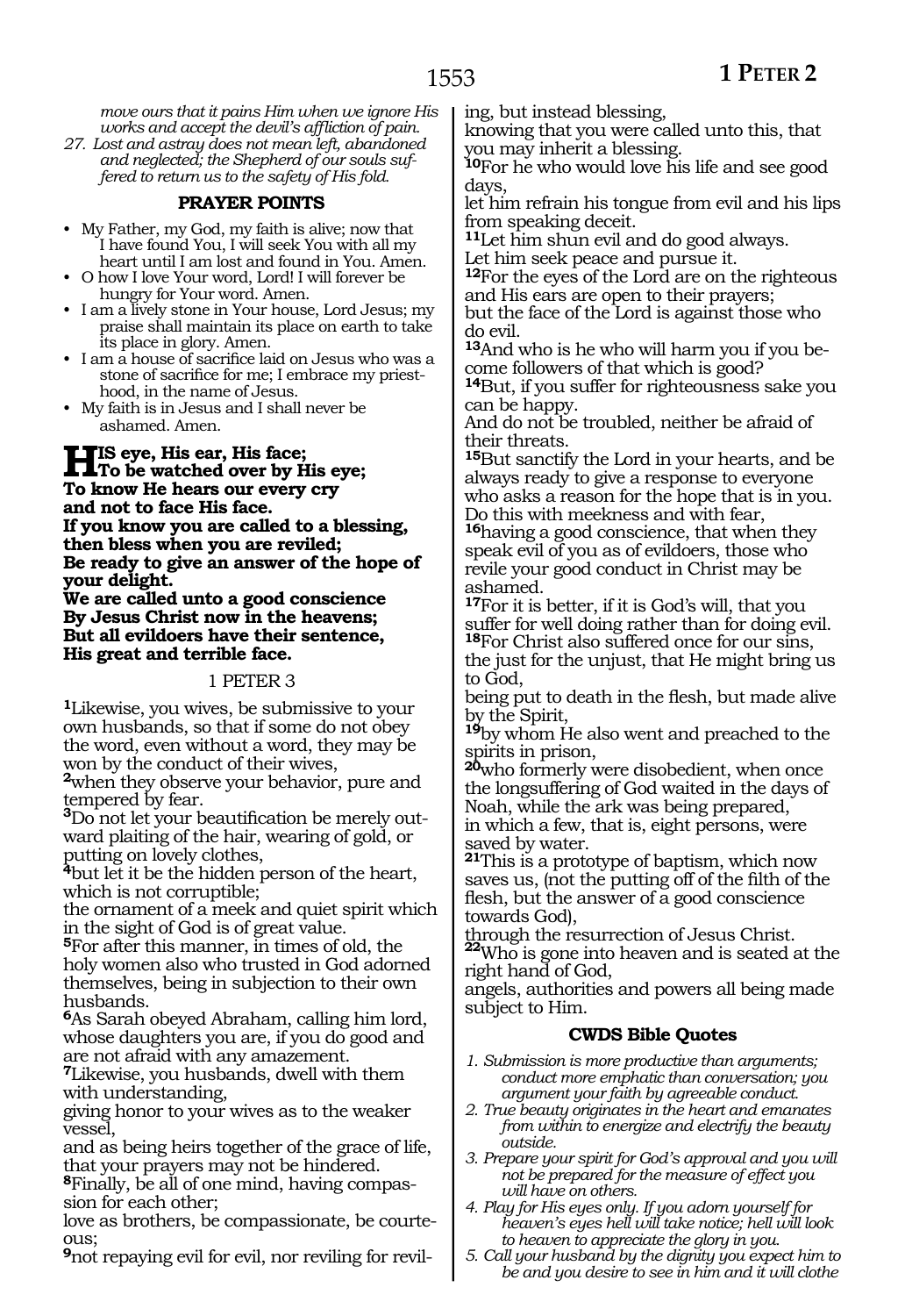# **1 PETER 3**

*you with the dignity you deserve; it makes you dignified to clothe your husband with dignity and a lady to call your husband your lord.*

- *6. Treat your husband in the way you want to be viewed as his wife; project him into the destiny that preserves and protects you.*
- *7. If you want honor in life, honor your wife; it is an instruction that is constructive.*
- *8. There is no bonding without understanding; study your woman so you may treat her with understanding in order to save your marriage physically, your wife and your own spiritual life.*
- *9. Your relation in the home affects your reception in heaven; if you block your ears to ministry to your wife in her weaknesses, heaven will block your prayers and not release its strength to your own weakness.*
- *10. Living with people is not a conditioning but a condition of your calling. You express love, compassion and blessing even when all your senses cry out, 'crisis'.*
- *11. Living with people is the perfect test of our maturity in the school of the Spirit and an ever-present opportunity to put our fruits on display.*
- *12. Your good days are a product of your good positive ways, the control of your speech and your pursuit of peace.*
- *13. It is best to eye the eye of the Lord by doing righteousness, and to attract the ears of the Lord by uprightness, than to face the face of the Lord in His wrath because of your evil ways.*
- *14. If you follow good, good will follow you; you will not be alarmed of threats or harm for good will protect and preserve you.*
- *15. They will know you are no pretense when you are always ready to give a defense of your faith.*
- *16. The Lord is sanctified by your boast when you can confidently verbalize your hope and confidence in Him.*
- *17. Unless you suffer for Christ you suffer in vain; the suffering becomes personally yours; if you suffer for wrong it becomes your hell with no help.*
- *18. Jesus died to rise above death so He could minister to the souls of men long dead from life and those dead in life, by the Spirit who raised Him.*
- *19. Baptism is not the answer to salvation but the answer of a good conscience now that we have responded to the saving grace of the Lord.*
- *20. We see Christ crucified so we may see Him seated at the right hand of all supremacy with angels subject to Him.*

### **PRAYER POINTS**

- Holy Spirit, Your fruit is the attitude of my conduct; I will portray the attributes of the Spirit who lives in me. Amen.
- Let the fire of the living God burn away distraction caused by physical attributes and attractiveness and burn a passion for holiness into our hearts. Amen.
- Holy Spirit, I yield myself to You completely; prepare me daily to bear the seal of my Father's approval. Amen.
- For Your eyes only Daddy; burn away pride and every other motive from my heart. Amen.
- I place on the tongue of wives, the power to dictate their marriages with words seasoned with eternity. Amen.

**Where no cause to rejoice is, there is cause to rejoice Inasmuch as you are partakers of the suf-** **fering of Christ.**

**Having His mind in knowing, He who suffers in the flesh has ceased from sin.**

**Judgment must begin at the house of God. A multitude of sins is covered up by love. So rejoice in your suffering, for you have cause of rejoice.**

### 1 PETER 4

**<sup>1</sup>**Therefore, since Christ suffered for us in the flesh,

arm yourselves with the same mind, for He who has suffered in the flesh has ceased from sin.

**<sup>2</sup>**For he no longer lives the rest of his time in the flesh for lusts of men, but for the will of God.

**<sup>3</sup>**For in the past of our lives, we were satisfied to do the will of the Gentiles,

when we walked in lewdness, lust, excess of wine, reveling, excess banqueting and abominable idolatry.

**<sup>4</sup>**Now they think it strange that you do not run with them, to the same excess and rebellion, speaking evil of you.

**<sup>5</sup>**They shall give account to Him who is ready to judge the living and the dead,

**<sup>6</sup>**for this reason also, the gospel was preached to those who are dead,

that they may be judged according to men in the flesh, but live according to God in the spirit.

**<sup>7</sup>**But the end of all things is at hand. Be sober therefore, and watchful in prayer. **<sup>8</sup>**Above all things have fervent love among yourselves, for love covers a multitude of sin. **9**Be hospitable to each other without grumbling.

**<sup>10</sup>**As each man has received of the gift, even so, minister to one another, as good stewards of the manifold grace of God.

**11**If any man speaks, let him speak as the oracle of God.

If any man ministers, let him do it as with the ability God has given him.

That in all things God may be glorified through our Lord, Jesus Christ,

to whom be praise and dominion forever and ever. Amen.

**<sup>12</sup>**Beloved, do not think it strange when you are tried with the fiery trials that is approaching,

as though some strange thing happened to you;

**<sup>13</sup>**but rejoice because you are partakers of the suffering of Christ,

that when His glory is revealed, you may also be glad with exceeding joy.

**<sup>14</sup>**If you are reproached for the name of Christ, be happy,

for the spirit of glory and of God rests upon you.

They speak evil of Him and revile Him but in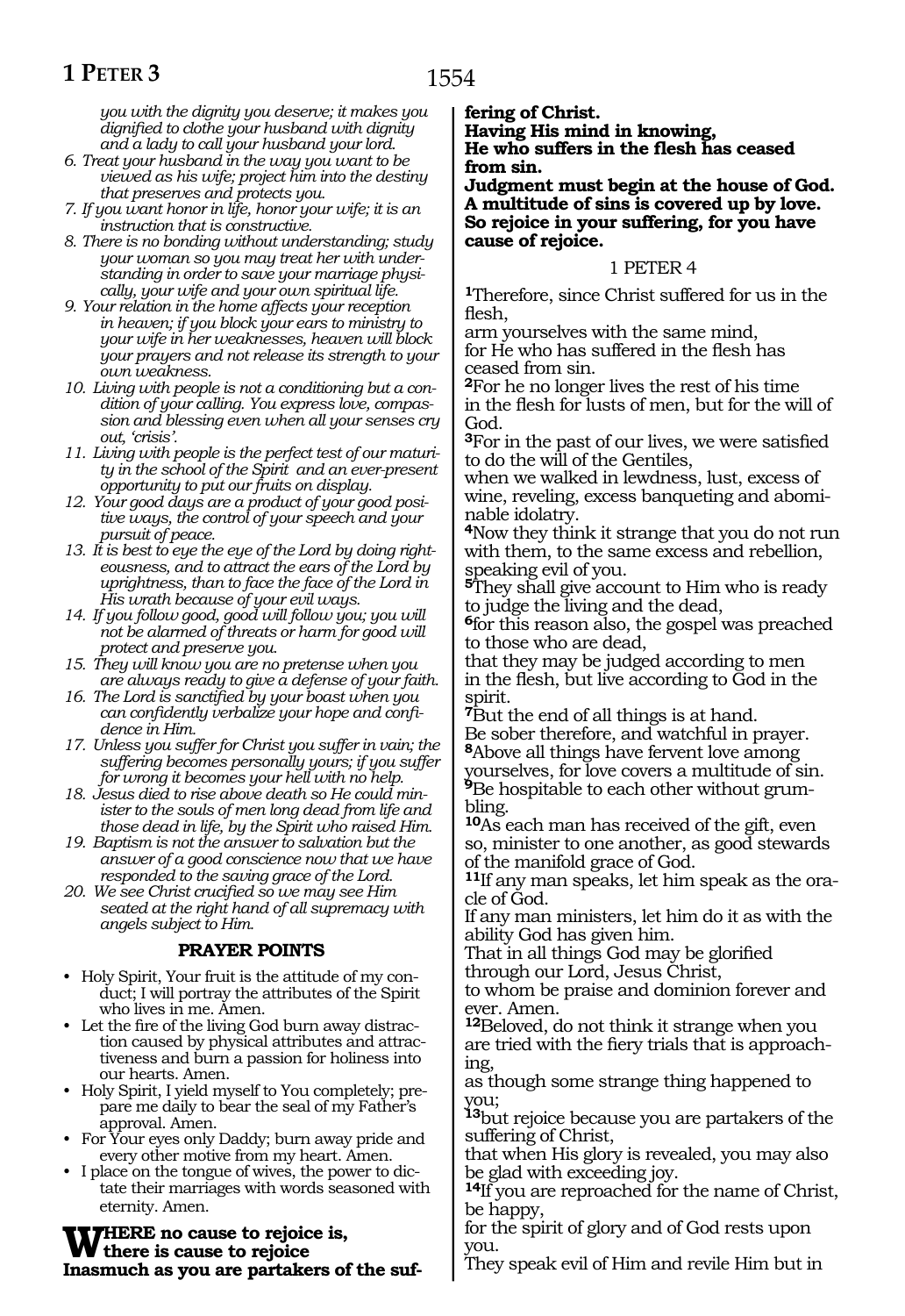you He is glorified.

**<sup>15</sup>**But let none of you suffer as a murderer, or as a thief, an evildoer,

or as a busybody in other people's business. **<sup>16</sup>**Yet if any of you suffer because he is a

Christian, let him not be ashamed but let him glorify God because of this.

**<sup>17</sup>**For the time has come for judgment to begin at the house of God,

and if it begins with us first, what will be the end of those who do not obey the gospel of God?

**<sup>18</sup>**If the righteous is scarcely saved, where shall the ungodly and sinners appear?

**<sup>19</sup>**Therefore let those who suffer according to the will of God now hear and commit the keeping of their souls to Him in doing good, as unto a faithful Creator.

## **CWDS Bible Quotes**

- *1. You put flesh in subjection through valiant perseverance in suffering and voluntary fasting so that you do not become subject to the subjective desires of the flesh.*
- *2. Who you live to please will determine what you live to do and what you do with your life. You can live to please men by engaging their fleshly ways or be pleased to live for God by walking after His righteous ways.*
- *3. If you stay separate from the world to live holy, the world will lambast you with evil speaking and persecute you, for the world only understands and appreciates its standards.*
- *4. Never take it into account when they speak evil of you on account of your righteousness, for they will give account to God who is ready to take account of it all for judgment.*
- *5. The grace of salvation goes beyond the grave to extend itself to the spirits of those who died before grace was poured out in the earth, for grace knows no boundaries; it is only limited by the willingness of those who receive it, to extend it.*
- *6. Your understanding of the times must fuel fervency in prayer and watchfulness.*

*7. Committed love for each other covers sin constantly and continuously for you can afford to lose the offense but you cannot afford to lose the soul.*

- *8. Grace is not for you to muster but to minister; for the real reward of grace is to be a true steward of grace; grace will multiply in life but grace is not to magnify your life independently, for grace is not just for living but for giving.*
- *9. Speak from the mind of God and minister from the mines of God so you may glorify God only; for if it is to God it must come from God; the flesh cannot please God.*
- *10. Fiery trials will not change you if you understand it is not strange to your faith; fiery trials should engage the fire in you for Christ who endured the fire, and should release fiery joy in you.*
- *11. Their blasphemy by reproaching you is your unusual platform for glorifying Christ; it does not get as good and genuine without them.*
- *12. Your suffering is your offering; never suffer in anything that cannot be offered; suffering should magnify your change and faith and not your shame and unfaithfulness.*
- *13. The church attracts the most wrath for it is the most taught; judgment begins there. The greater the word the greater the responsibility and the*

*greater the wrath.*

- *14. The church is the most loved and will be the first judged; Jesus will return for a perfect church, not the one you see but the one He will take out of it.*
- *15. It is easy to point your finger at the church because it is pictured against perfection, but more valuable to point your finger at you who are separated from the picture, for if the picture is not perfect and the righteous are scarcely saved, how about those who are not in the picture of salvation?*
- *16. God is your covering in your suffering if you commit your soul to Him in doing good despite the trying situation.*

## **PRAYER POINTS**

- I refuse to be ruled by my flesh; I will rule myself and govern my desires by the word. Amen.
- Most High God, I live to please You and You only; let the fire of the Lord burn away any thought contrary to this. Amen.
- I am not of this world; I am a reformer not a conformer and I cannot be pressured to change. Amen.
- Righteous Father and my God, you know the thoughts and intent of the heart, let my righteousness vindicate me in Your presence. Amen.
- Lord Jesus, as You intended grace for all men, help me to extend Your grace to all men; as You went beyond the grave to reach the dead, extend Yourself through me to reach the dead in this life. Amen.

**Like a tower or a mountain able to withstand**

**The roaring of the lion, and to embrace your most delicate emotions; Cast your cares for He cares. Lay them down and leave them there. Gently place them in His hand. Cast your cares for He cares! He is gentle though He is strong.**

#### 1 PETER 5

**<sup>1</sup>**The elders which are among you I exhort, for I am also an elder and a witness of the sufferings of Christ

and a partaker of the glory that will be revealed hereafter.

**<sup>2</sup>**Feed the flocks of God who are among you, serving as overseers,

not by compulsion, but willingly,

not for filthy gains, but of a ready mind, **<sup>3</sup>**nor as being lords over God's heritage, but being examples to the flock,

**<sup>4</sup>**and when the Chief Shepherd shall appear, you will receive the crown of glory that does not fade away.

**5**Likewise, you younger ones, submit yourselves to your elders.

Yes, be all subject one to another, and be clothed with humility.

For God resists the proud, but He gives grace to the humble.

**<sup>6</sup>**Humble yourselves therefore under the mighty hand of God,